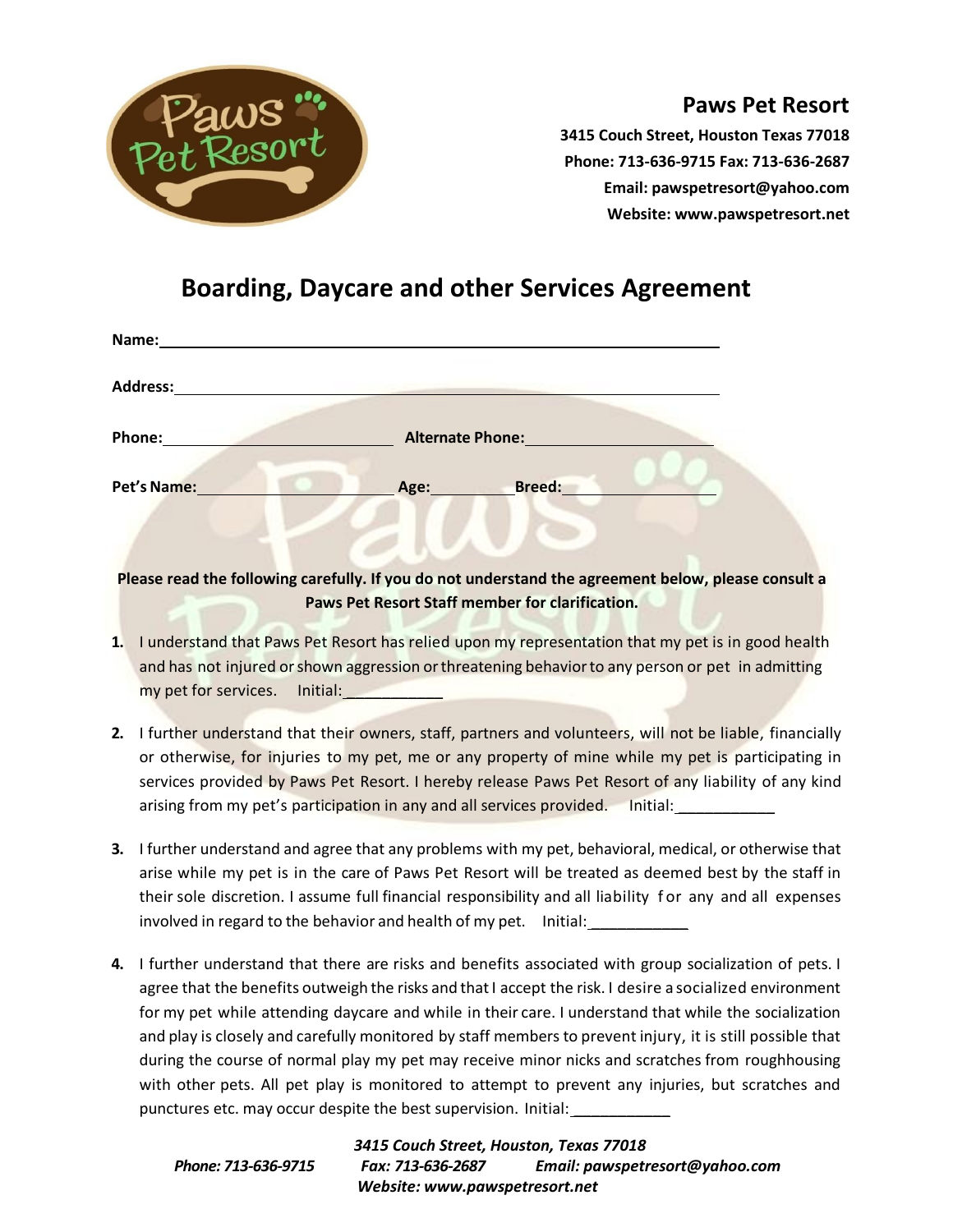- **5.** In the unlikely event that my pet is ill or injured while at Paws Pet Resort, Paws Pet Resort will attempt to notify the Owner. If we cannot reach the Owner and deem the situation dire, I consent to Paws Pet Resort bringing my pet to the nearest veterinary clinic and/or emergency clinic for medical treatment and/or administer medicine as directed by a veterinarian. I agree to assume full financial responsibility for any and all expenses arising or relating thereto. Initial:
- **6.** I further understand that part are risks associated with transporting my pet in a vehicle. I understand that while employees will use the utmost precaution and care when transporting my pet to and from Paws Pet Resort, events outside of the control of an employee could potentially harm my pet. With these risks in mind, I release Paws Pet Resort of all liability for injuries to my pet during vehicle transportation. Initial:
- **7.** I understand that by allowing my pet to participate in services I hereby agree to allow Paws Pet Resort to take photographs or use images of my pet in print form, on social media or otherwise for publication and/or promotion. Initial:
- **8.** I further understand and agree that Paws Pet Resort will not be liable for any illness, injury, destructive behavior, death and/or escape of pet(s) provided that reasonable care and precautions are followed and I hereby release Paws Pet Resort of any liability of any kind arising from my pet attending and/or participating in Paws Pet Resort's activities. Initial:
- **9.** I further understand that I am solely responsible, financially, or otherwise, for any harm or damaged caused by my pet while my pet is attending any services provided. Initial:
- **10.** I understand that if my pet is not picked up on time or by a date specified in a separate agreement, I hereby authorize Paws Pet Resort to take whatever action is deemed necessary for the continuing care of my pet. I will pay the cost of any such continuing care upon demand. I understand that if I do not pick up my animal, Paws Pet Resort will proceed according to the guidelines provided by Texas penal code, §42.092 regarding abandonment of animals by an owner. I also acknowledge that I will fully be responsible for all attorneys' fees and associated costs if I abandon my animal. Initial: \_\_\_\_\_\_\_\_\_\_\_
- **11.** Peak Holiday Boarding Cancellation Policy: I understand that the boarding cancelation policy is within 72 hours of original reserved drop off date. If for any reason you need to cancel or shorten the original reserved dates, please call or email us at least 72 hours prior to 12am of drop off date. Reservations not canceled or amended within 72 hours will be charged the full original reserved period. A credit card will be needed in order to reserve for peak holiday boarding. Initial: \_\_\_\_\_\_\_\_\_\_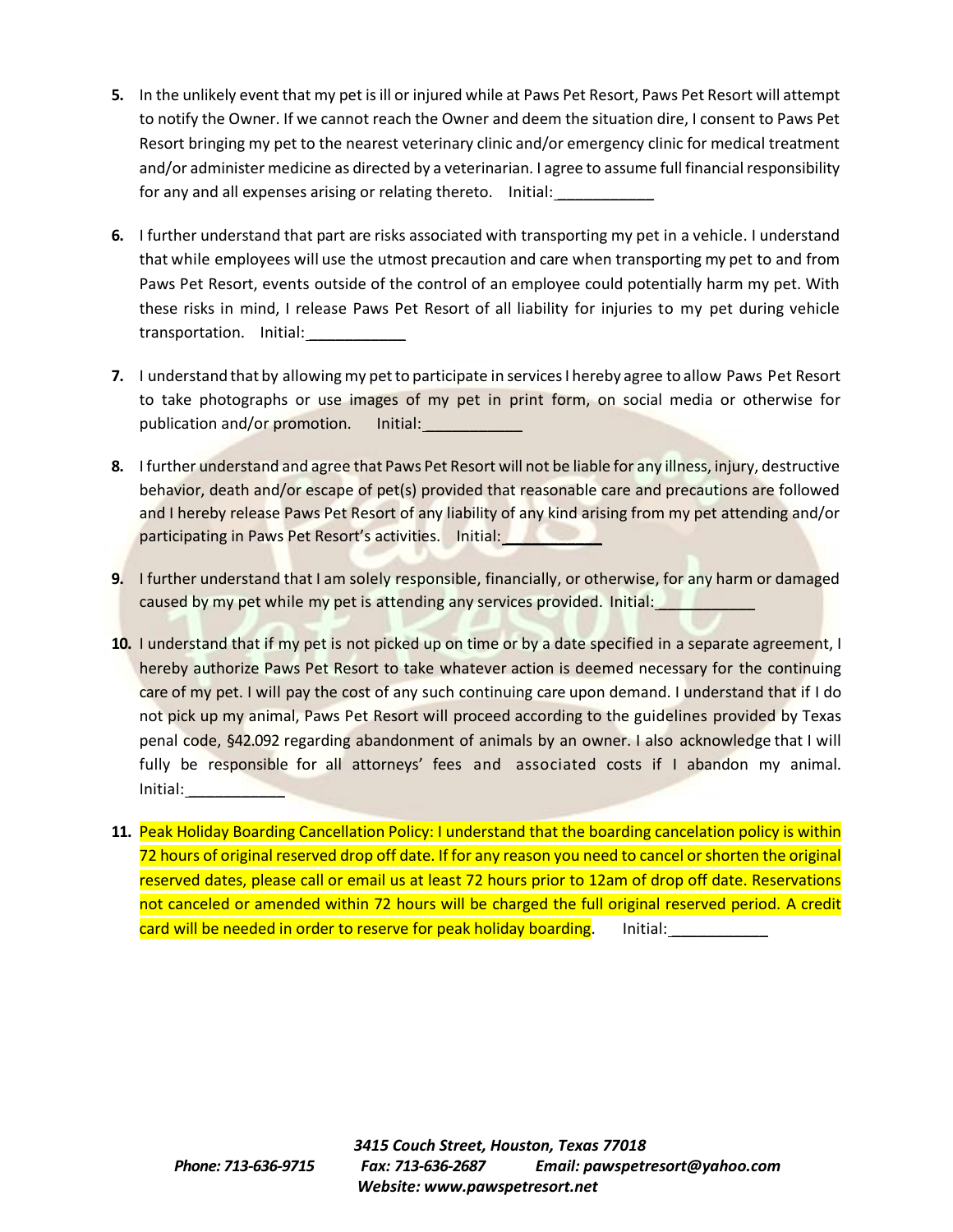**12.** I further understand and expressly agree that each and every of the foregoing terms contained in the paragraphs above shall be in force and in effect and apply to each and every occasion in which I board or deposit my pet with Paws Pet Resort for any service and this agreement shall remain in full force and effect as between the parties until and unless otherwise canceled or superseded by a writing signed by the parties. Initial:

Signature of Owner: Date: Date: Date: Date: Date: Date:

**\*\*Please provide a certificate of vaccination for each pet!\*\***

**Requirements: DHPP (1 or 3 yr), Rabies(1 or 3 yr), Bordatella (6 month), Canine influenza (1 yr), fecal to determine intestinal worms (6 month)**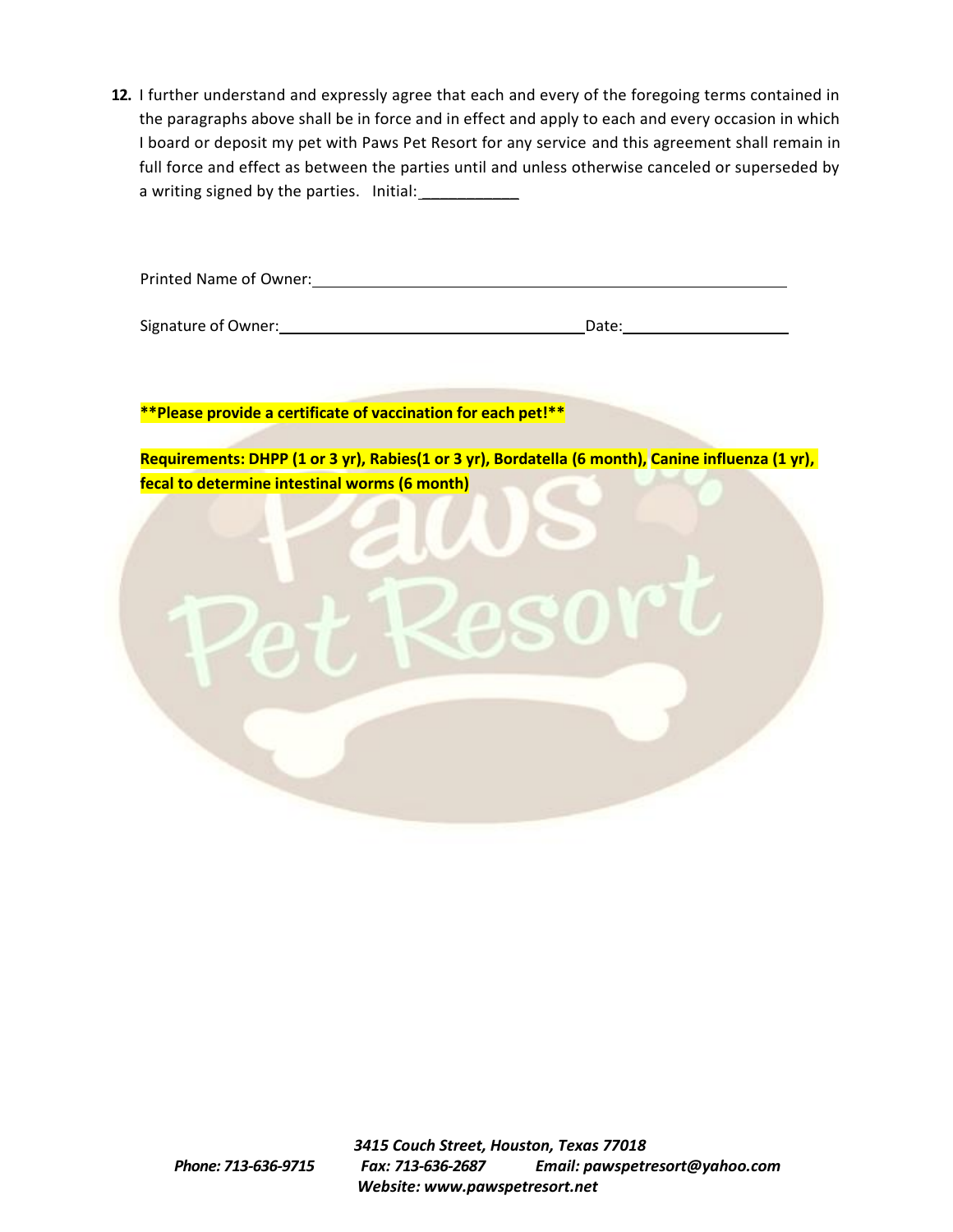#### **EMERGENCY CONTACT INFORMATION**

| <b>VETERINARY INFORMATION</b>                                                                                                                                                                                                          |  |  |  |  |
|----------------------------------------------------------------------------------------------------------------------------------------------------------------------------------------------------------------------------------------|--|--|--|--|
| Veterinarian Clinic: Veterinarian Clinic:                                                                                                                                                                                              |  |  |  |  |
| Clinic Address: No. 2016. The Committee of the Committee of the Committee of the Committee of the Committee of the Committee of the Committee of the Committee of the Committee of the Committee of the Committee of the Commi         |  |  |  |  |
|                                                                                                                                                                                                                                        |  |  |  |  |
| PET HEALTH & FOOD INFORMATION                                                                                                                                                                                                          |  |  |  |  |
| Allergies? Allergies and the contract of the contract of the contract of the contract of the contract of the contract of the contract of the contract of the contract of the contract of the contract of the contract of the c         |  |  |  |  |
|                                                                                                                                                                                                                                        |  |  |  |  |
| Feeding Schedule: and the state of the state of the state of the state of the state of the state of the state of the state of the state of the state of the state of the state of the state of the state of the state of the s         |  |  |  |  |
| Brand of Food you use for feeding?<br>The contract of the contract of the contract of the contract of the contract of the contract of the contract o                                                                                   |  |  |  |  |
| Feedingschedule and amount per meal: <b>All and School and School and School and School and School and School and School and School and School and School and School and School and School and School and School and School and </b>   |  |  |  |  |
| Is your pet on any medication? If yes please specify:                                                                                                                                                                                  |  |  |  |  |
| Medication: New York Product of the Contract of the Contract of the Contract of the Contract of the Contract of the Contract of the Contract of the Contract of the Contract of the Contract of the Contract of the Contract o         |  |  |  |  |
| Time and amount to administer: <b>All and Amount of Amount Amount of Amount Amount Amount Amount Amount Amount Amount Amount Amount Amount Amount Amount Amount Amount Amount Amount Amount Amount Amount Amount Amount Amount A</b>   |  |  |  |  |
| How do you administer? <b>Example 2018</b> The contract of the contract of the contract of the contract of the contract of the contract of the contract of the contract of the contract of the contract of the contract of the cont    |  |  |  |  |
|                                                                                                                                                                                                                                        |  |  |  |  |
| PET PERSONALITY INFORMATION                                                                                                                                                                                                            |  |  |  |  |
|                                                                                                                                                                                                                                        |  |  |  |  |
| Has your pet ever jumped or climbed a 6ft. fence?<br>The settlement of the settlement of the settlement of the settlement of the settlement of the settlement of t                                                                     |  |  |  |  |
| Has your pet ever dug undera fence?<br><u> and the contract of the contract of the contract of the contract of the contract of the contract of the contract of the contract of the contract of the contract of the contract of the</u> |  |  |  |  |
|                                                                                                                                                                                                                                        |  |  |  |  |
| Has your pet ever growled or snapped at anyone taking food or toys away? __________________________                                                                                                                                    |  |  |  |  |
|                                                                                                                                                                                                                                        |  |  |  |  |

*3415 Couch Street, Houston, Texas 77018 Phone: 713-636-9715 Fax: 713-636-2687 Email: pawspetresort@yahoo.com Website: www.pawspetresort.net*